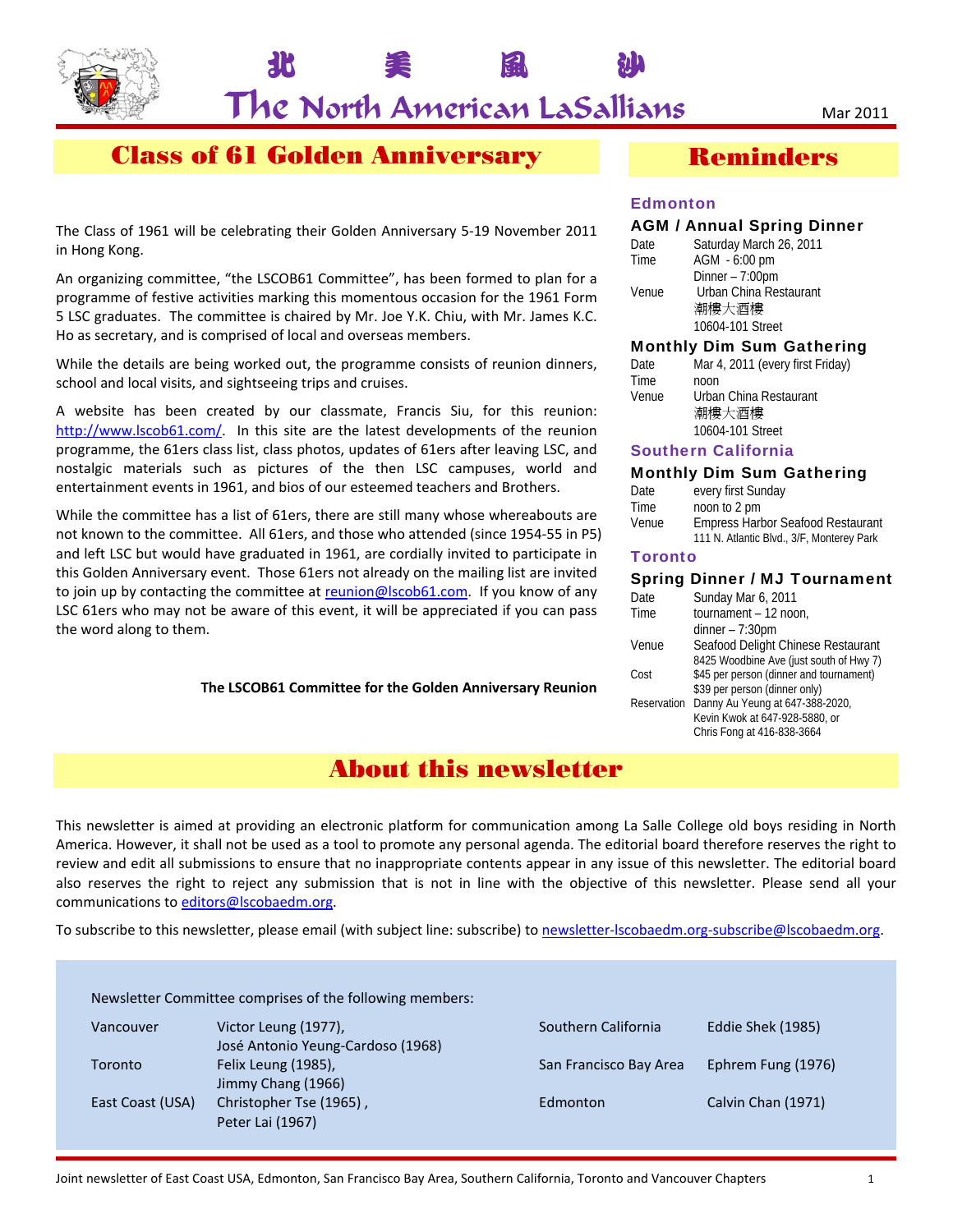

北 美 風 沙

# Principal's Corner (Spring Reflection)

#### **Tiger Mum, Liberal Education, and La Salle College**

#### **Brother Steve**

In Hong Kong the days are finally getting longer and warmer and as we move into the New Year of the rabbit the debate on education reform continues as it does elsewhere. Amy Chua, using all her abilities as a Yale law graduate and her experience in the court rooms and Board rooms of the USA, has successfully propelled her book into most middle class homes around the world.

Though her claim and style of parenting has been provocative I am not sure it is a debate on Asian or Western parenting but rather a debate on traditional/conservative education and liberal education. A debate I believe ought not be about either/or, for both models and their relative pedagogies are necessary today. Meanwhile a closer look at the running of the Chua household may not reflect the cold, hard approach portrayed in newspaper headlines but rather a home of straight talking and frank banter between mother and daughters as presented by Time magazine. Who knows?

As mentioned, the debate raised by Ms. Chua may not really be a debate on parenting but a deeper more philosophical debate on traditional knowledge based schooling and the pursuit of excellence versus a broad and liberal education based on developing the creative intellect, that which is espoused to promote a more critical, analytical, and innovative population. Like Ms. Chua I am not so sure that a liberal education system is necessarily any better at developing a more critical, analytical and innovative population than a formal, traditional exam oriented education system. I find La Salle boys, more accustomed to standardized testing but still articulate, analytical, and critical – they are more than competitive with counterparts from liberal education systems in gaining entry into the top universities. Moreover, critical, analytical, and innovative thought requires knowledge, a disciplined mind, and a cultural context which supports critical, analytical, and innovative thought. This is the philosophical point I believe Ms Chua is expressing in her book be it a little more colorfully and provocatively than I am here.

I think it is more useful to be more adaptive and flexible in using educational pedagogies that best achieve desired ends within the cultural context of the schooling. For example the Pacific countries are still very tribal, village based societies, with very hierarchical authoritarian structures. Culturally the students neither experience nor are permitted to think critically or independently. Therefore the best schooling in terms of developing the competencies in these students for a 21st century global, technological, borderless society, is to have a very strict authoritative school context but develop the critical, analytical and articulate competencies via oratory, and hospitality which are a culturally appropriate and successful mode to do this as I discovered as Principal at De La Salle College, Mangere, Auckland. The boys' results lifted from well below to well above national averages and some even attained top national rates of achievement in 5th, 6th, and 7th Form qualifications.

As Mourshed, Chijioke and Barber in their work on trying to identify the common characteristics in how good schools become excellent schools state: "Nothing is more emotive than education. The quality of our children's schools affects every aspect of their life, shaping the child's personal identity and society's capacity for creativity and economic development". Yet an adolescent on leaving school has only spent about 15% of this time actually at school. Given that the portion of one's life in school is so short and what happens in school has such a profound influence, on that life, it is important that schools are effective in their mission.

Hong Kong and Singapore are two of the world's systems that over the past 10‐20 years have undergone reform and have consistently moved from good, to better, to best in the world, according to research by Moursed, Chijiok and Barber and endorsed by student performance in the OECD PISA research<sup>1</sup>. The Hong Kong system of education in the last twenty years has been one of the most effective systems in the world with some of the highest levels of academic attainment second only to Singapore/Finland, and recently Shanghai. And La Salle College has the highest overall attainment in the CEE and ALE exams in Hong Kong. It is therefore paramount as we plan for 2020 through our 2020 Strategic Plan that we know what we do well and keep those aspects of the teaching and learning paradigm at La Salle College but enhance it only with those things that can add value to our boys learning outcomes.

Presently there is a movement in education reform that solicits liberal education as the answer to ensuring graduates of our education systems have a creative, innovative edge with the competencies and capacity to work competitively within a borderless global economy whist ensuring human flourishing and responsible sustainable development.

In Hong Kong the NSS has made a new course, liberal studies, compulsory. The Universities have made the first two years of the now 4 Year Degree Programme look distinctively like the IB Diploma. The Hong Kong Universities now have varying elements of the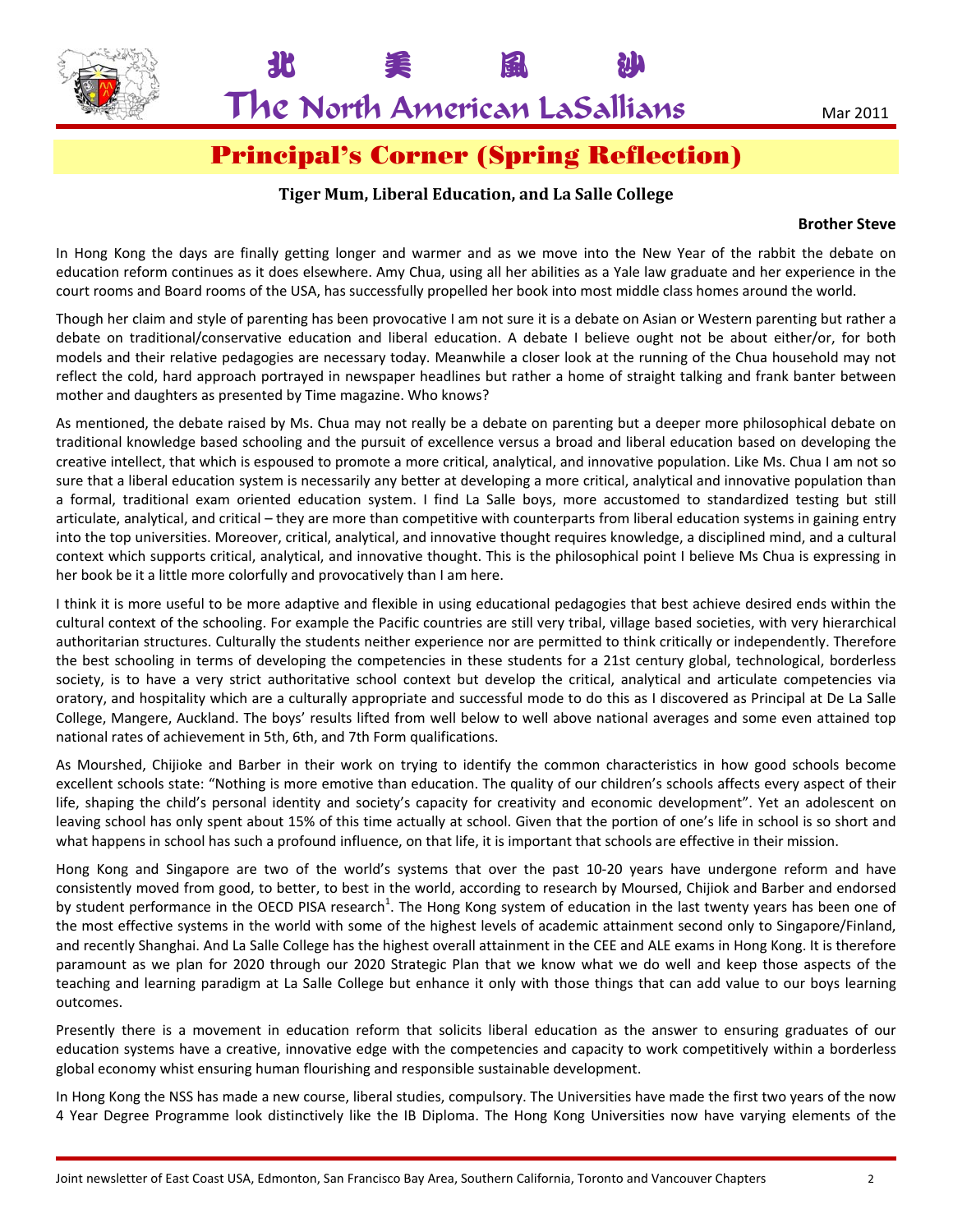

北 美 風 沙

following in their first two years: no exams, general compulsory studies, an extended essay/research, a study of the theory of knowledge/philosophy within a selected discipline, and service programmes.

What does all this mean for La Salle College?

La Salle College must aim to be a global leader in both the traditional sense of being a leader in academic excellence and a leader in terms of developing graduates with broader more liberal competencies required by competitive borderless global economic societies, identified by an articulate, confident, creative, critical, innovative character. What the world does not need more of are graduates who are critical, analytical, articulate but ignorant. For boys, I believe it is important to focus on the traditional and retain the knowledge base and alongside, in an appropriate Hong Kong context, enhance the critical, analytical, and innovative. The articulate we must build on at all times.

La Salle College knows how its boys learn best, and that is more often in a more traditional or didactic, more controlled classroom paradigm with clear rules, clear expectations, and a culture of learning within a competitive spirit.

La Salle College needs to maintain its independent SA programme encouraging freedom of thought and expression; encouraging creativity and innovation; developing leadership.

La Salle College needs to enhance all boys' ability to articulate their thoughts, to form opinions, and to express them publicly in English as well as in Chinese and Putonghua.

La Salle College needs to hold on to its spirit of brotherhood and continue to promote and proclaim values of honesty and integrity and address any weakening of good personal morality, decorum, and civility.

La Salle College needs to adopt more flexible learning modalities engaging mobile technology to assist in the acquisition and use of knowledge whilst retaining value and respect for the irreplaceable human face to effective and meaningful communication and dialogue. That is La Salle College needs to modernise without compromise.

I dream for the sons' of La Salle College to attain the highest level that each can attain both as individuals and as teams. For La Salle College to be recognised around the world for being a school of excellence producing young men who tune their talents and attain their potential whilst being confident, and articulate; considered and informed in their opinion; leaders of people; and builders of a better world.

To do this I see the need to create within the College Academies or Learning Hubs based on key strategic partnerships with Tertiary Institutions and companies so that our gifted and extension students can be involved in cutting edge development and they and the College be recognised for it. We can concentrate on what we know best, getting boys through exams (hopefully with the necessary analytical skills of the NSS) and we can utilize what you as old boys/alumni know best, how to communicate and create in a competitive borderless world.

Kung hei fat choi!

Notes:

1 Whilst PISA data is the most highly respected OECD benchmark indicating comparative trends in student attainment in reading, maths, and science across time and across countries, the candidates from country to country vary slightly. For example most Asian countries have streaming/selective entry schooling whereas other countries in the survey have predominately government comprehensive schooling systems. This may contribute to Shanghai and Singapore scoring highly as both systems have streaming/selective entry schooling and may have used proportionately more selective schools in their candidature.

Many thanks to Brother Steve for his Spring Reflection.

We welcome comments and feedbacks from our readers. They can be sent directly to Brother Steve at principal@lasalle.edu.hk or via editors@lscobaedm.org.

Our readers are also encouraged to express their views here in the newsletter any time. Please send your contributions to editors@lscobaedm.org. The editors of this newsletter reserve the right to edit to ensure quality and the right to make final decision whether to publish any article or not to protect the integrity of this newsletter

**Editors**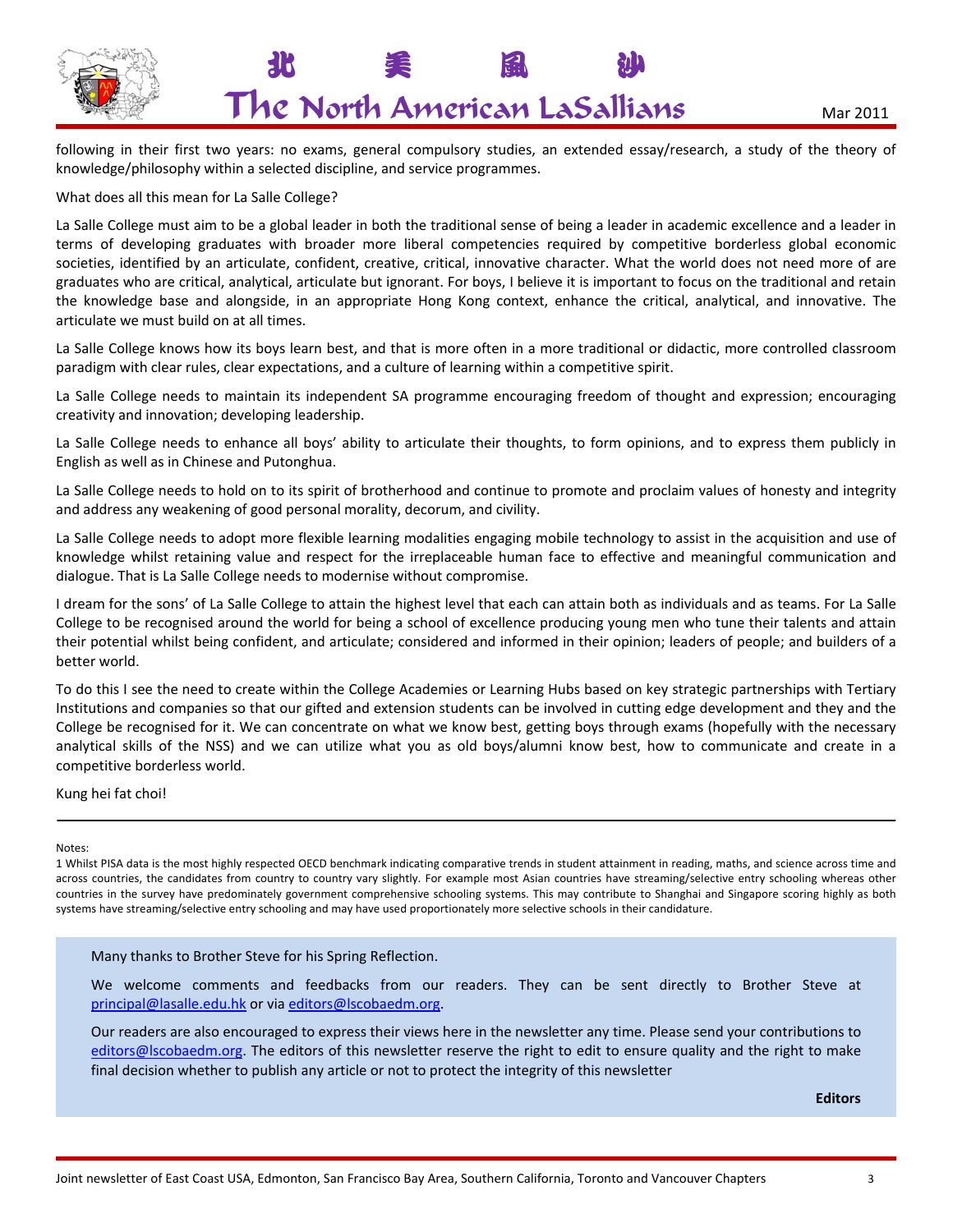

 $\mathsf{The}$  North American LaSallians  $\blacksquare$   $\blacksquare$   $\blacksquare$   $\blacksquare$   $\blacksquare$   $\blacksquare$   $\blacksquare$   $\blacksquare$   $\blacksquare$   $\blacksquare$   $\blacksquare$   $\blacksquare$   $\blacksquare$   $\blacksquare$   $\blacksquare$   $\blacksquare$   $\blacksquare$   $\blacksquare$   $\blacksquare$   $\blacksquare$   $\blacksquare$   $\blacksquare$   $\blacksquare$   $\blacksquare$   $\blacksquare$   $\blacksquare$   $\blacks$ 

北 美 風 沙

# Chapter News

#### **Toronto**

#### **2011 Joint School Valentine Ball**

#### **Philip Wong (1967)**



**25th Anniversary Celebration Cake Cutting Ceremony**

The 2011 Joint School Valentine Ball was the  $25<sup>th</sup>$  anniversary of this annual event, and was held in the Grand Ball room of Sheraton Parkway Hotel in Richmond Hill on Saturday, February 12. Over 450 participated in this gala event ‐ one of the longest running social functions in the Toronto Area Chinese Community.

Hong Kong La Salle Old Boys' Association ‐ Toronto was one of the founders of this event and headed the organization committee for the first Valentine Ball in 1987. For many years, different schools took turn to lead in its organizing, and the event grew to attendances of over 1,700. The venue was moved to Toronto Metro Convention Centre to accommodate the festive crowd.

The Toronto Chapter pulled out from the event many years ago but this year, on the occasion of its

 $25<sup>th</sup>$  anniversary, we decided to participate as one of the eight organizing alumni associations – La Salle College, Paulinians, Sacred Heart Canossian College, St. Francis' Canossian College, St. Francis Xavier's College, St. Joseph's A‐C School, St. Joseph's College, and Wah Yan College, Hong Kong. Out of the 45 tables, La Salle contributed to 5 tables with old boys and their spouses and guests.



On Band and a wonderful music group, The Britles. The Britles are an authentic Beatles tribute band, using time period instruments and vocals. All the familiar Beatles songs took us back to the nostalgic high school years of the 60's and had everyone singing and dancing along with their performance. The highlight of the evening was the lucky draw. Lady Luck indeed was smiling on La Salle old boys and

The event MC was Ms. Leslie Yip, a local multi‐media artiste. Music was provided by the perennial Carry

their guests. Out of the 19 prizes for the evening, 6 went to the La Salle tables with one of them winning the single return ticket to Hong Kong, sponsored by Cathay Pacific. By the time the grand prize was won

**Grand prize winner, Eve Yeung (keeper of John Yeung, 73)**

(again, from the La Salle table), Leslie Yip, the MC would not allow the price to be given out without us singing our School Song. We obliged willingly and sang the first stanza and the chorus of our alma mater song, to the applause of all present.

In closing, I would like to thank Kevin Kwok (88) who worked with me on the Joint School Valentine Ball Organizing Committee as well as Chris Fong (94) who helped out with ticket organization and finances. I also want to thank all the program book advertising sponsors for their support.



**Presidents and Organizing Committee members**



**LSOBA representatives: (Left to Right) Chris Fong 94, Philip Wong 67, Jimmy Chang 66 (President), Kevin Kwok 88**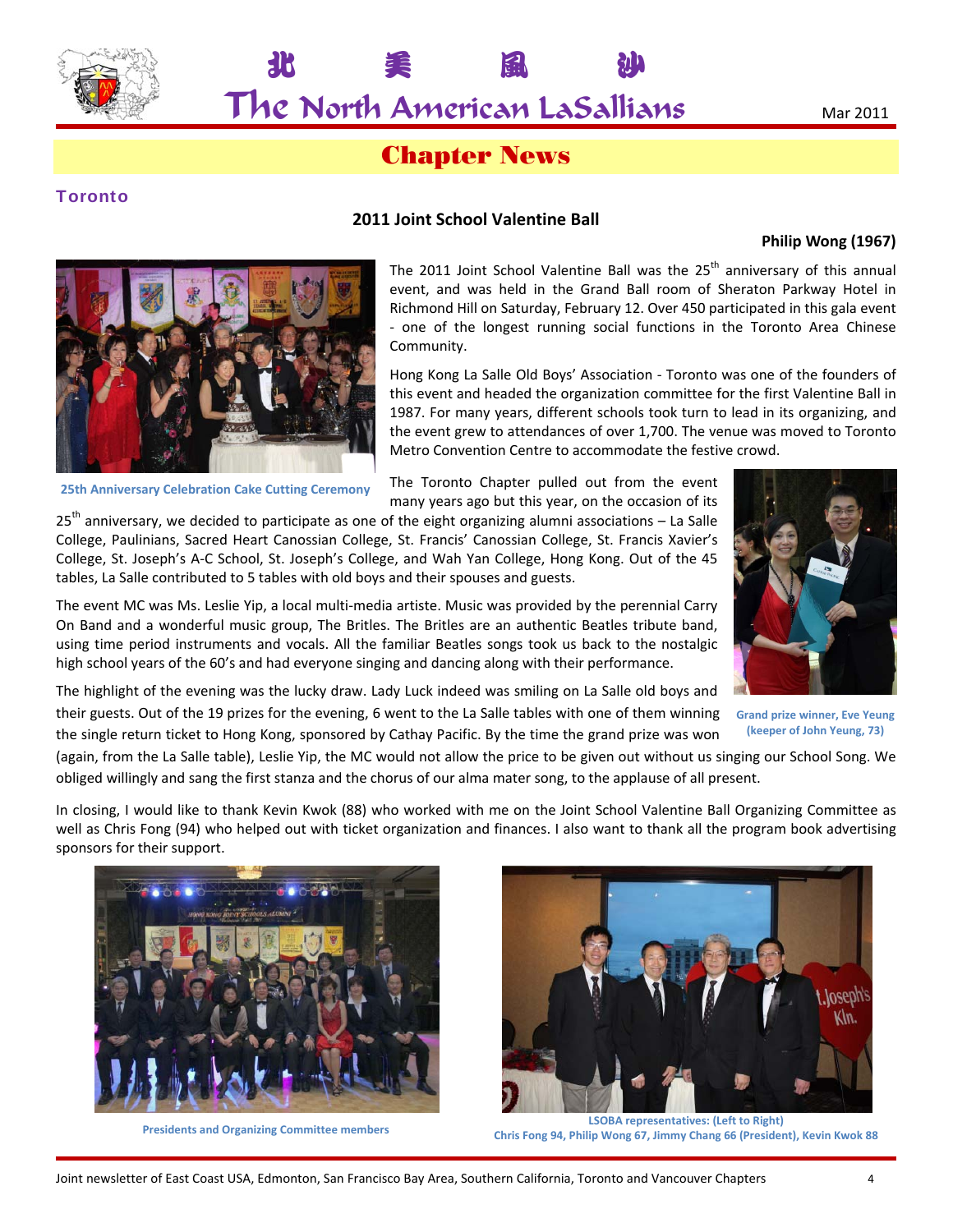

# 北 美 風 沙  $\Gamma$ he North American LaSallians  $_{\text{Mar 2011}}$



**A toast between our Chapter President, Jimmy Chang (66), and JSVB Chairman, Dominic Sim MC: Ms Leslie Yip and Chapter President: Jimmy Chang (66)**









**Class of 69 mini reunion** Old boys singing our school song on winning the Grand Prize**.**



**Table of Class of 70's and guests Table of Class of 80's and guests**

#### **Important Notes:**

1. AGM / La Salle Dinner will be held 6pm Sunday May 15, 2011 at 紫京盛宴 (Crown Prince Fine Dining & Banquet) ‐ 3600 Victoria Park (north of McNicoll)

2. At the last meeting, the Directors voted unanimously to name the Toronto Chapter spring mahjong tournament as the Louis Pomeroy Memorial Trophy Mahjong Tournament based on a proposal from Tony Pomeroy (71), in honour and memory of Tony's father, our late 師兄, Louis Pomeroy (41), who left us peacefully on February 1, 2011. For further information and/or reservation, please call Danny Au Yeung at 647‐388‐2020, Kevin Kwok at 647‐928‐5880, or Chris Fong at 416‐838‐3664.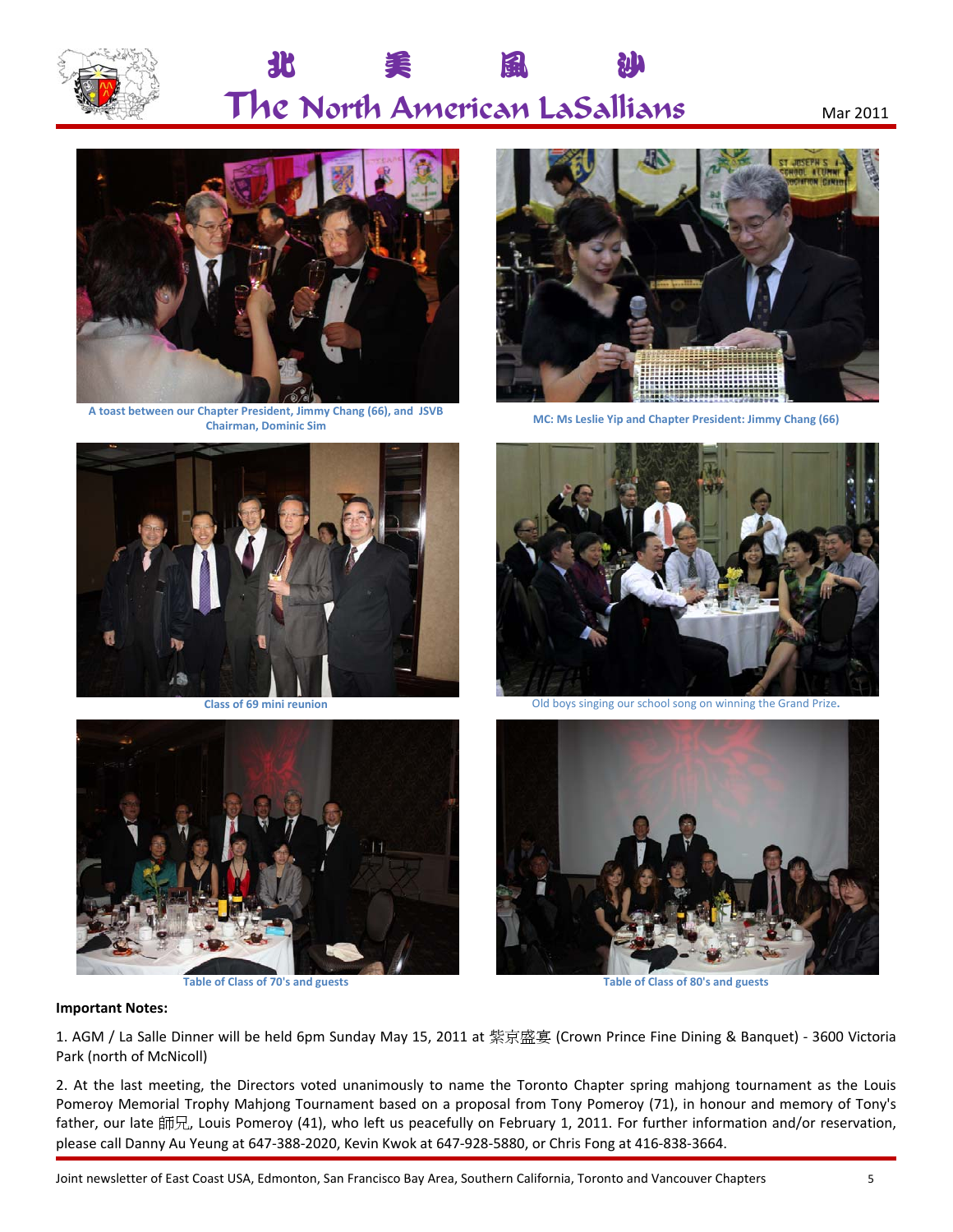

### East Coast, USA

#### **New Board of Directors**

The following members were elected during the Annual General Meeting held on February 12, 2011.

| President:      |
|-----------------|
| Vice President: |
| Treasurer:      |
| Secretary:      |
| Directors:      |
|                 |

Beltrao Baptista (77) John Ng (65) Frank Hon (67) Chris Tse (65) John Chiu (64), Kevin Kan (69), Peter Yu (66), David Lee (60), Albert Lo (68)

Immediate Past President: Peter Lai (67)

A separate report will appear in the April 2011 issue of this newsletter to cover the AGM and Spring Dinner.

#### **Edmonton**

#### **AGM / Annual Spring Dinner**

| Date        | Saturday March 26, 2011      |
|-------------|------------------------------|
| Time        | $AGM - 6:00pm$               |
|             | Dinner $-7:00$ pm            |
| Venue       | Urban China Restaurant       |
|             | 潮樓大酒樓                        |
|             | 10604-101 Street             |
| <b>RSVP</b> | Bill Wong billshwong@shaw.ca |
|             |                              |



## LSC Campus TV Team



#### **About the Production Team**

**LSC CTV Team**

Since the establishment of the La Salle College Campus TV Production Team in 2004, the team has been serving as an official reporting media covering the past and upcoming school events. For years we have aimed at providing high-quality visual entertainment services to our fellow students, and we have been developing new and improved techniques to further enhance our broadcasts.

This year, our team is proud to announce the fabulous addition of an innovative technology into our bag of tricks. In order to catch up with the fast moving world of information technology, we have successfully incorporated 3D animation and visual effects into our video production. The development and application of the two new traits blended seamlessly into the team's broadcasts, and now students of La Salle can enjoy this unique experience of learning the latest news and happenings of our school.

#### **Online Live Broadcast**

La Salle College is among one of the first schools to introduce Online Live Broadcast service. Since the commencement of online broadcasting two years ago, we have provided live broadcast services covering major school events. One of the most important event of all is, of course, the annual Interschool Athletic Meets, and our online live broadcast provide the valuable opportunity for enthusiastic old boys, especially those overseas, to be able to support our alma mater.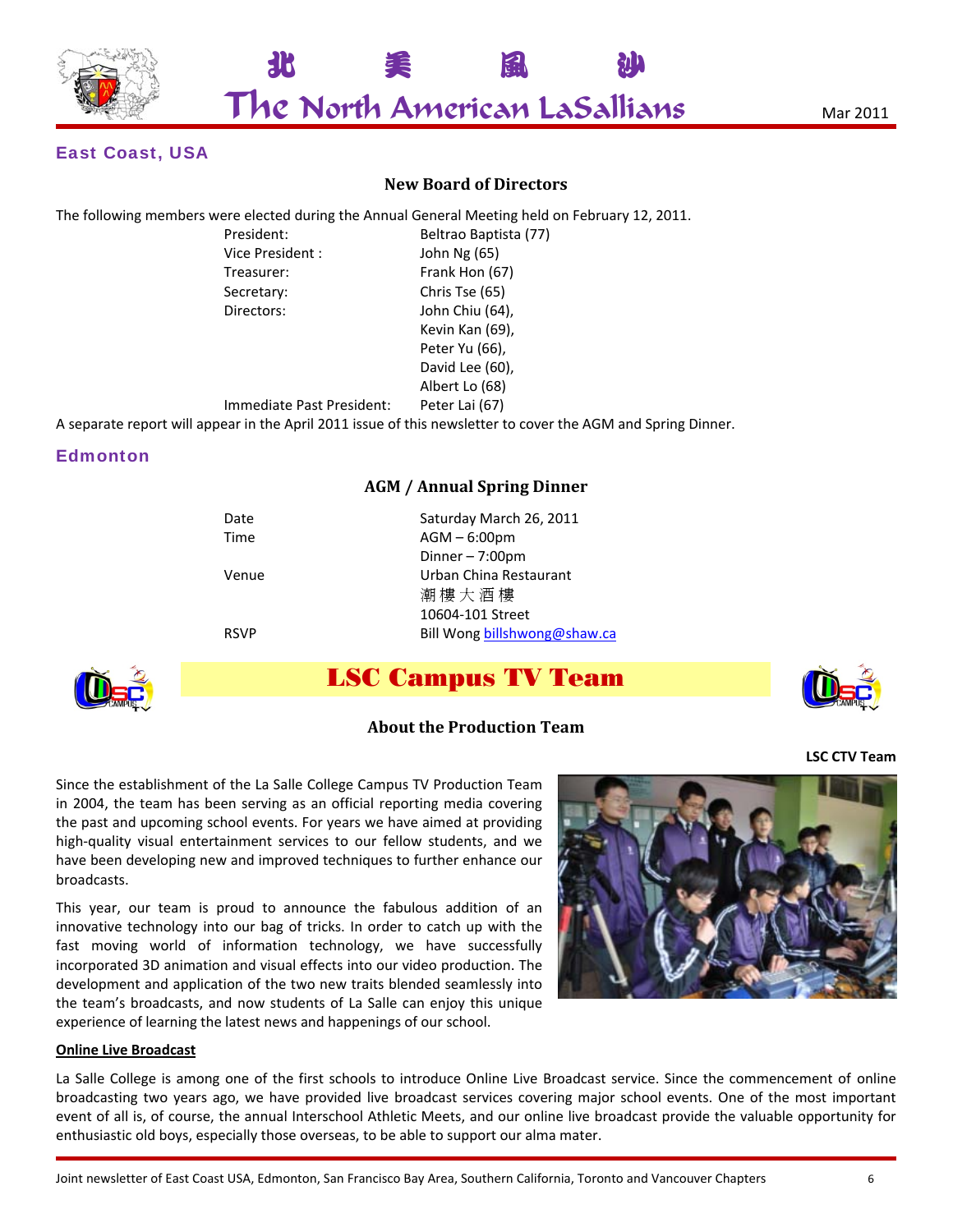

# 北 美 風 沙  $\Gamma$ he North American LaSallians  $_{\text{Mar 2011}}$



Our team has managed to surprise our supporters with a thoroughly upgraded version of the online broadcast system. Last year the



Interschool Athletic Meets was able to be broadcasted live online with 4 different sets of cameras, providing 4 different angles of viewing. With this improvement, the events could be viewed from all over the globe down to every single detail meticulously before the eyes of over five thousand people.

This epic achievement was highly recognized, even by the local newspapers. On the day of broadcast, our team had drawn the attention of reporters from the Apple Daily (蘋果日報), Oriental Daily (東方日報) and The Sun (太陽報).

In addition to the Interschool Athletic Meets, we also cover other major school functions, including the Talent Quest Finals, the Founders' Week, the Sports Prize Giving Ceremony and the Swimming Gala.

(Editors: The upcoming Athletic Meets will be held Mar 2, 8 and 11)

#### **Major Productions**

Other than the notable live broadcasts, the Campus TV team has also joined the prestigious Hong Kong Interschool Film Festival in collaboration with the Maryknoll Convent School's Audio Visual Service Team last year. This collaboration is the very first joint‐ school production ever. Members from both teams are responsible for the entire production, including script‐writing, editing, shooting, and directing, and casting. The title of the film was Sunken Dream, which was a surreally dark and poignant thriller. It leads the audience to explore the terrifying effects of social isolation and the lack of awareness towards bullying. It was a story of love and desperation, depicting the macabre mental condition of a love-sick young woman. The film had conveyed the important message of anti-bullying and demonstrates how scary the deprivation of love can be.



Apart from the Hong Kong Interschool Film Festival, members of the Campus TV also actively participated in various video making‐ competitions. One of the most prominent ones was the Think Again Documentary Competition. Team members adopted a daring approach to capture the reality into tidbits of knowledgeable video. One of the participating groups was very honored to be awarded "The Best Video Award".

#### **The Lasallian Album**

Last year, the Campus TV team continued on the production of The Lasallian Album, a complete deluxe box set composed of two separate DVDs. Once again, we've improved our production after getting feedback from our students, and review videos of various school functions were included so students could have a review of the funs and thrills of the school year.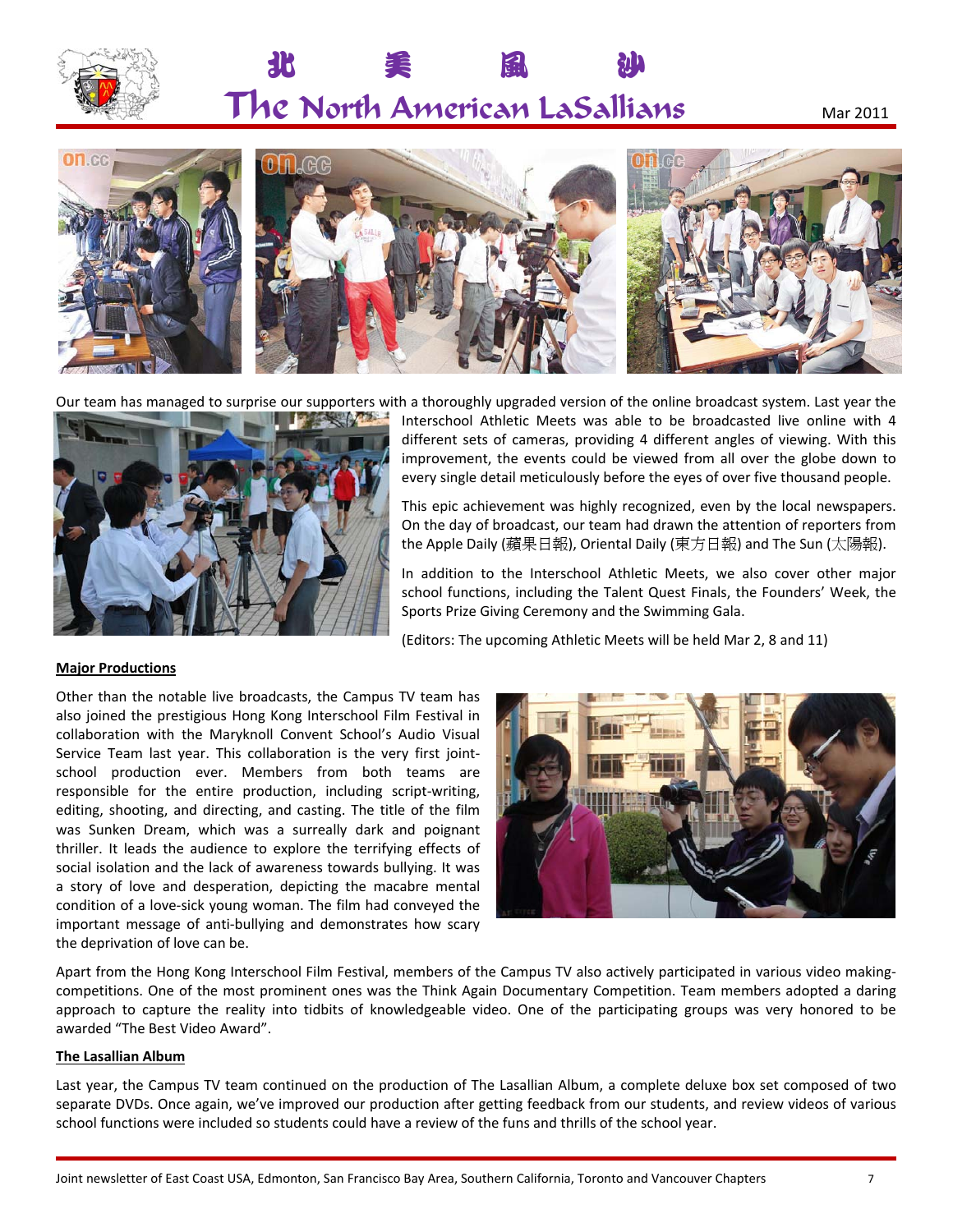

北 美 風 沙

#### **Regular Broadcasts**

The most recognizable work of the Campus TV team must go to its cascade of broadcasts. There were a total of 9 broadcasts last year, each and every one fused with sparkling visual effects. In addition, the Campus TV also cooperated with the Students Association and an assortment of school teams to produce various advertisements and promotion videos, all of which were spectacularly informative and entertaining. These included promotion videos for interschool Athletic Meets, Talent Quest, Christmas ball. All these tantalize our students and teachers.

#### **Training Members**

Training fresh bloods and giving opportunities for the talented and devoted members are always part of our mission. Our training provides an opportunity for working members to experience the process of video production and assist in productions. Compulsory training courses, which cover the basics of video shooting and editing techniques were offered to all members. After that there was another enhancement course on visual effects, in which members were taught the basics of using the cutting edge software – *Adobe After Effects*. Finally there were the Film Art courses and members learnt the advanced techniques of filming and video‐shooting angles. All these valuable lessons help to build up the skills and team spirit among members, and help to ensure a sustainable future for our team.

#### **Conclusion**

La Salle College Campus TV team will continue to strive for excellence and provide top quality productions for our students and teachers. With strong support from our school, we can certainly achieve our goals and live up to our expectations to become the top secondary school Campus TV team in Hong Kong.

**Notes**: Entries to this year's Think Again competition are as follows. Results of this competition have not been announced.

| Entry:                                                                              | Entry:                                                                                                      | Entry:                                                                         |
|-------------------------------------------------------------------------------------|-------------------------------------------------------------------------------------------------------------|--------------------------------------------------------------------------------|
| Sing out the Dream                                                                  | D.R.E.A.M.                                                                                                  | Dream it. Seek it                                                              |
| Link:                                                                               | Link:                                                                                                       | Link:                                                                          |
| http://www.youtube.com/watch?v=oTldV4ol-sk                                          | http://www.youtube.com/watch?v=F4px-vhyYc0                                                                  | http://www.youtube.com/watch?v=yCLwM3Zi-0                                      |
| Members:<br>Ryan Chu,<br>Tang Kar Kiu,<br>Trevor Yu,<br>Bruce Tang,<br>Lai Hei Ming | Members:<br>Jacky Lam,<br>Anderson Chan,<br>Nicholas Lam,<br>Lam Chak Long,<br>Timothy Nip,<br>Wong Tsz Him | Members:<br>Ng Ho Man,<br>Ip Cheuk Kiu,<br>Leung Kwan Chee,<br>Chung Chak Hang |

Another entry from La Salle boys (non CTV members) can be found at http://www.youtube.com/watch?v=6tiYLHzsrVk

#### **Current members of the Team Committee:**

| Chairman:                 | Ryan Chu Dick Hei      | 6D |  |
|---------------------------|------------------------|----|--|
| Vice Chairman:            | Tang Kar kiu           | 5D |  |
| <b>Committee Members:</b> | Trevor Yu Tak Hei      | 6B |  |
|                           | Bruce Tang Siu Kwan    | 6C |  |
|                           | Matthew Chow Tsz Fung  | 6D |  |
|                           | Thomas Lam Chi Ho      | 6D |  |
|                           | Lai Hei Ming           | 5A |  |
|                           | Timothy Cheung Chi Tim | 5Β |  |

Latest addition to 'Focus on Sports':

Focus on Sports February Part 1 http://www.youtube.com/watch?v=zNcvfcgiwsI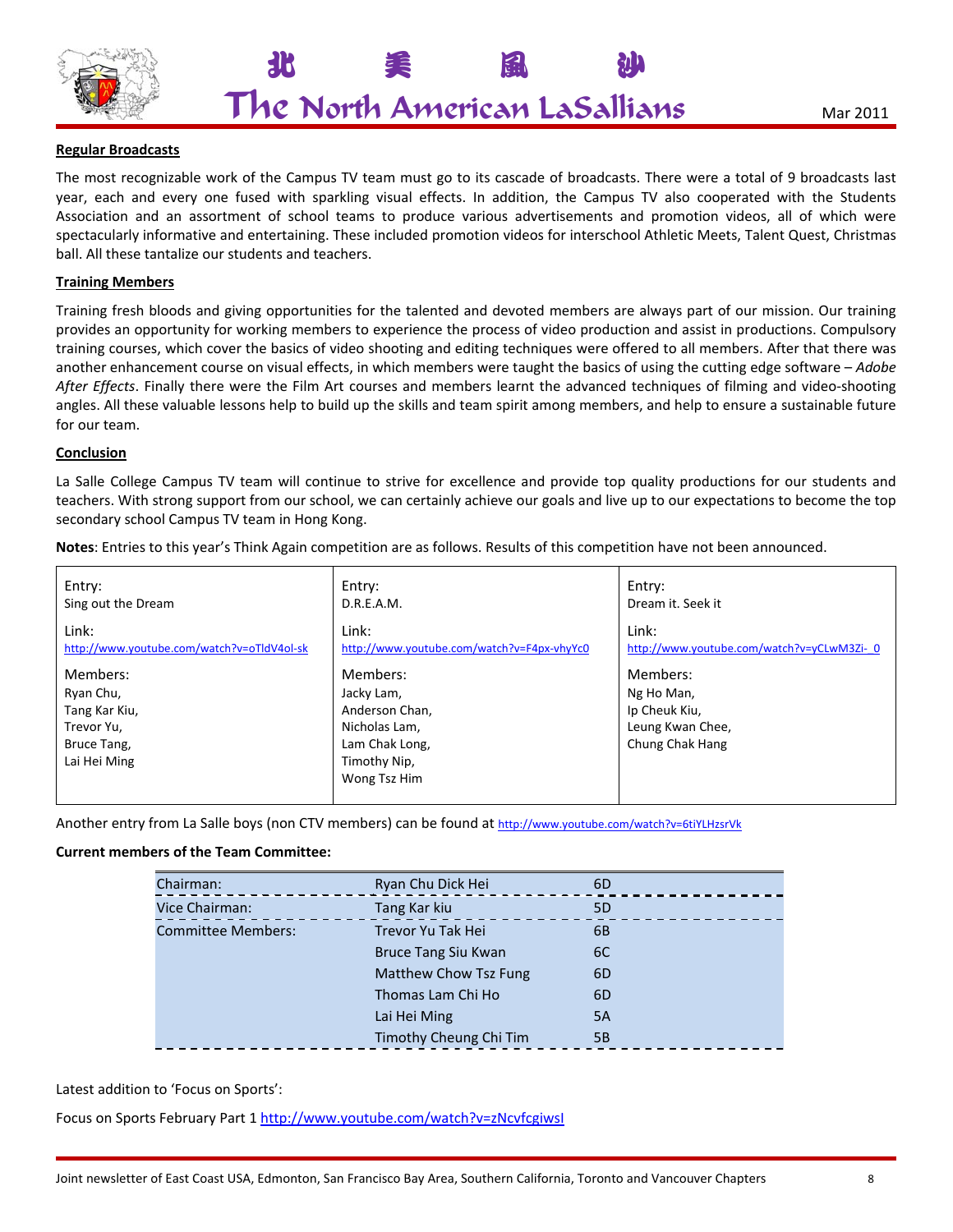

美

## School News

風

Ւ

**Excerpts from m http://www w.lasalle.edu.h k**

#### *2011 1‐02‐25*

#### La Salle College 80th Jubilee Logo is Launched at the Family Fun Day

**10** 

La Salle College celebrates 80 years during the 2011-2012 academic year with the first classes being taught at La Salle College in December 1931 and with the full school moving up from Chetenham Road to Boundary Street in January 1932.

The logo competition was won by LAU Siu Fung, George, from Form 5A, out of 34 amazing entries. The logo has been launched so that the 80th Jubilee Folder on the College web page can be set up for Jubilee news and updates. Keep a look out for this on the web page banner as it will have the calendar of events.

George explains the logo:

- The logo is shaped by curves which means that Lasallians are all-rounded.
- The number "8" in the logo looks like the sign of infinity, which means that Lasallians h have unlimited potential.
- The letters L, S, C are touching each other to form the logo, which means that Lasallians all over the world are linked together by the Lasallian spirit.

- The chevrons inside the letter C shows that Lasallians have the capability to deal with d difficulties and never give up .

#### *2011 1‐02‐17*

#### **La Sa alle College R Rugby**

Last night La Salle College launched Rugby (and their new strip) playing the first ever game of school boy rugby as La Salle College Rugby Team . In practice games with DBS La Salle lost the 10's b but won the 7's s.



Salle College 1932-201

#### *2011 1‐02‐17*



#### International Science & Engineering Competition

So Chun Nicholas (5A) placed as a finalist in the Intel International Science & Engineering So Chun Nicholas (5A) placed as a finalist in the Intel International Science & Engineering<br>Competition 2011 and has been selected to represent Hong Kong at the World Finals in Los Angeles, USA, in May, with his invention the 'Nitranalyzer'. The Nitranalyzer is a nitrite and nitrate test kit for the home for testing food safety with respect to these additives.

#### *2011 1‐02‐17*

#### **47th Hong Kong Schools Dance Competition**

La Salle College Modern Dance Trio and the La Salle College Modern Dance Team both won Commendation Awards at the 47th Hong Kong Schools Dance Festival on Wednesday.